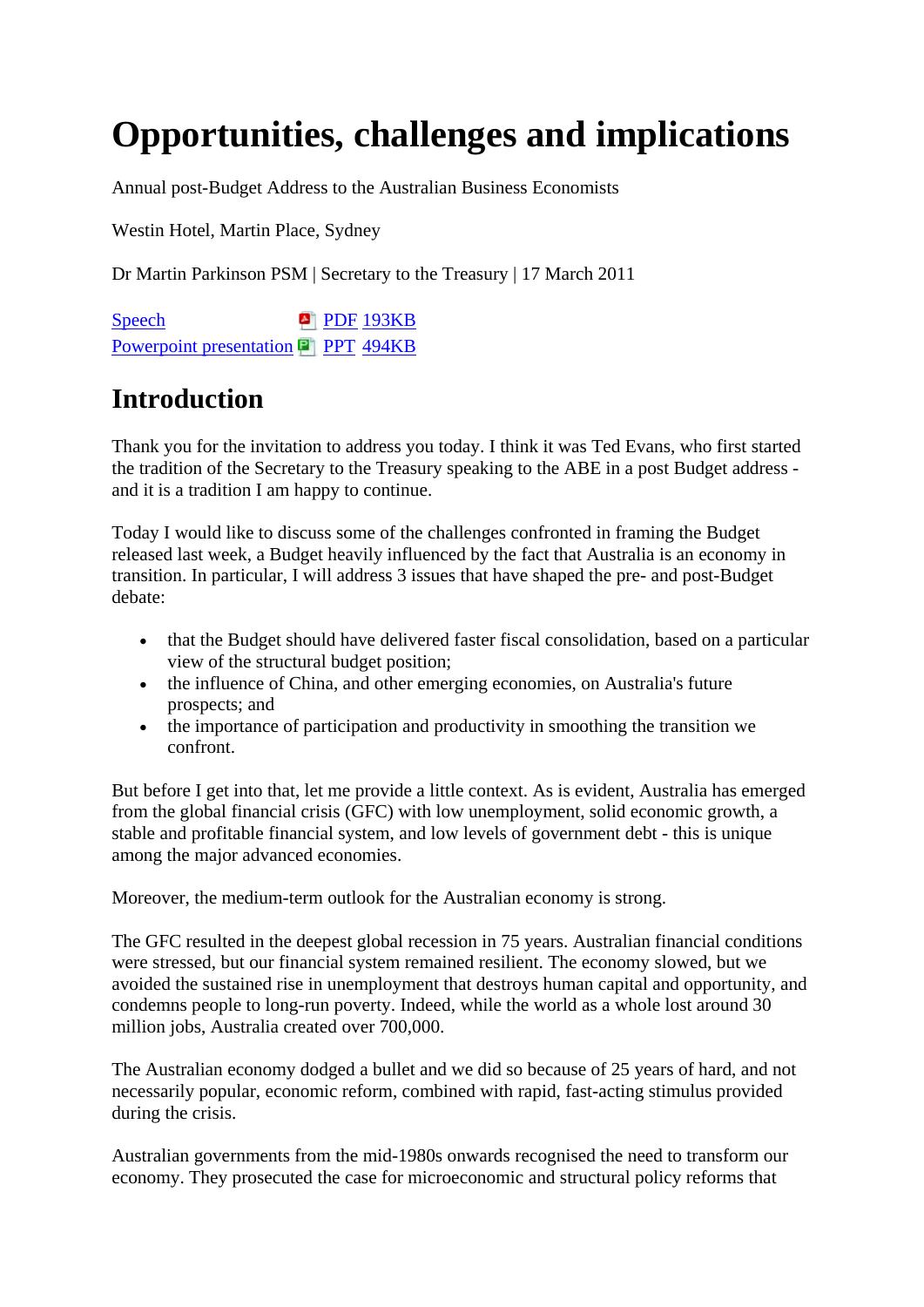were crucial in increasing the economy's capacity to ride out a severe external shock. They put in place robust monetary policy frameworks. And they demonstrated the resolve needed to bring deficit budgets back into surplus, and committed themselves to increasingly wellarticulated medium-term frameworks for fiscal policy.

We continue to get the payoffs from these reforms today.

But these reforms alone would not have saved us from more severe impacts of the GFC. These sound policy frameworks had to be supplemented by rapid and effective countercyclical policies which, in the case of fiscal policy, we estimate avoided the loss of around 200,000 jobs during the GFC.

Sensible, forward looking qualities have served us well for 25 years.

And while it is now time to bring the Budget back to surplus, that also needs to be done in a sensible, forward looking, fashion.

As the Budget indicates, the proposed fiscal consolidation between 2010-11 and 2012-13 amounts to almost 4 per cent of GDP - the fastest consolidation in the 40 plus years for which comparable data is available (Chart 1).



Chart 1: Australian fiscal consolidations

Source: Treasury.

And this is occurring against the backdrop of a patchy growth performance across different regions and different sectors of our economy, and a number of ongoing risks relating to global economic and financial fragility.

Sovereign debt problems continue in Europe. Market concerns over the sustainability of the debt burden remain, with the potential for contagion to the European banking sector being especially problematic.

At the same time uncertainty remains around the ultimate form of fiscal consolidation in the United States and, hence, of that economy's long-term growth prospects.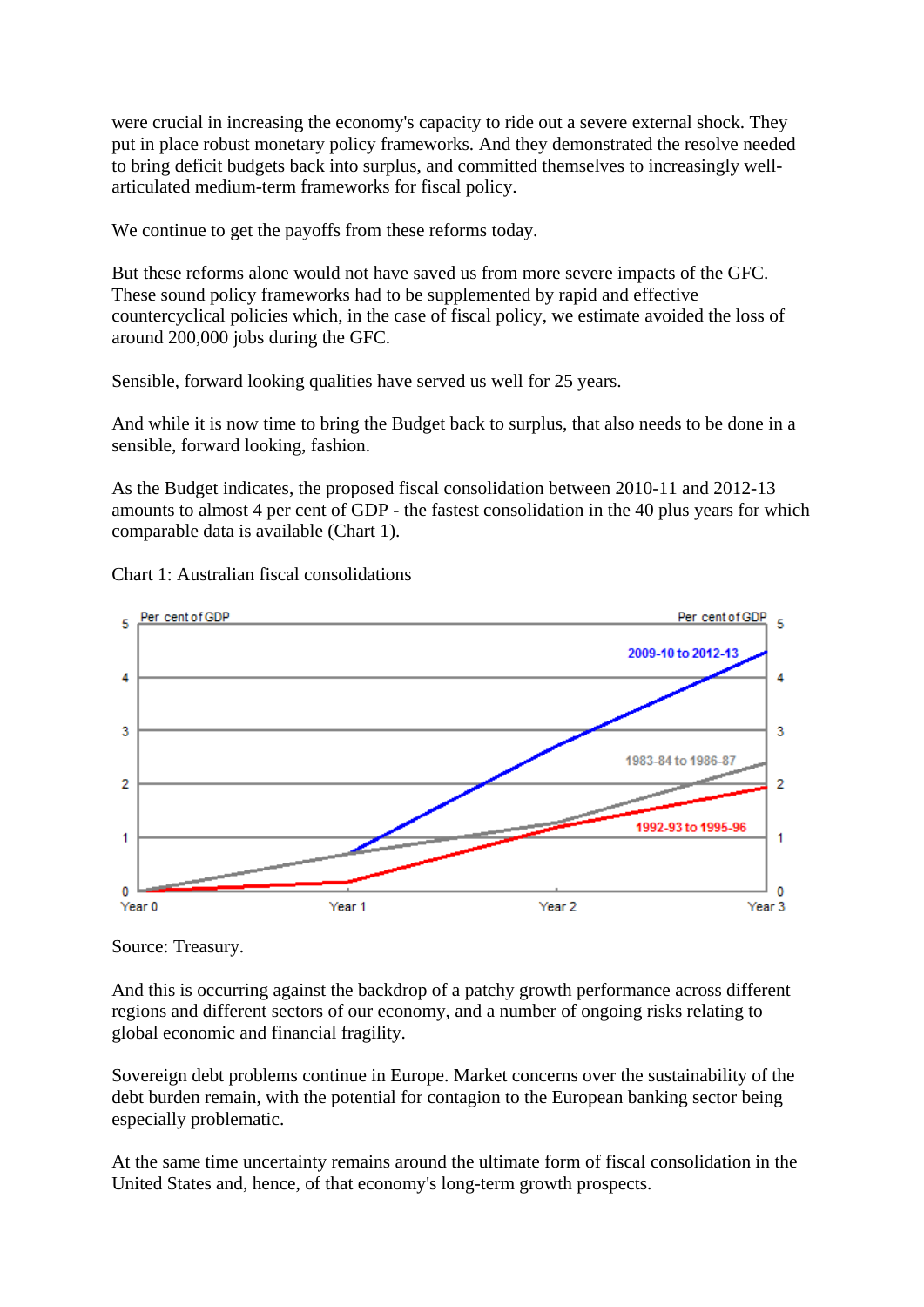Failure to effectively deal with these two key problems threatens global growth prospects over all time horizons.

The short-term risks to Australia from the continued expansion of China, India and other emerging market economies relate to a tightening of a very different kind.

As noted in the Budget papers, a number of these economies face rising inflationary pressures. There is an inconsistency between the monetary policies some are pursuing and those that they need for sustained balanced growth.

In the case where exchange rates are being artificially repressed by some formal or informal link to the US dollar, these countries are importing monetary policy designed for an economy with subdued core inflation, a close to double digit unemployment rate, and where private demand is not yet self-sustaining. Yet emerging market economies are characterised by declining spare capacity, strong GDP growth and rising incomes.

As we know, global rebalancing requires changes to real exchange rates - and if the nominal exchange rate is repressed, then the competitiveness adjustments will be delivered through inflation in the high growth economies.

Unfortunately, the path being pursued is dislocative for the rest of the world, including Australia.

In a world of US dollar weakness, the Chinese renminbi is falling almost as fast against the Australian dollar as is the US dollar (Chart 2).



Chart 2: Australian dollar against selected TWI currencies

Source: Bloomberg.

China's approach to monetary policy is a source of global inflationary pressure but, more directly for us, raises the risk of action to restrain inflationary pressures in ways that impact on our export sectors. More generally, the macroeconomic challenges are becoming more, not less, complex for China with clear implications for Australia and the rest of the world. In short, volatility in China's future growth path cannot be ruled out.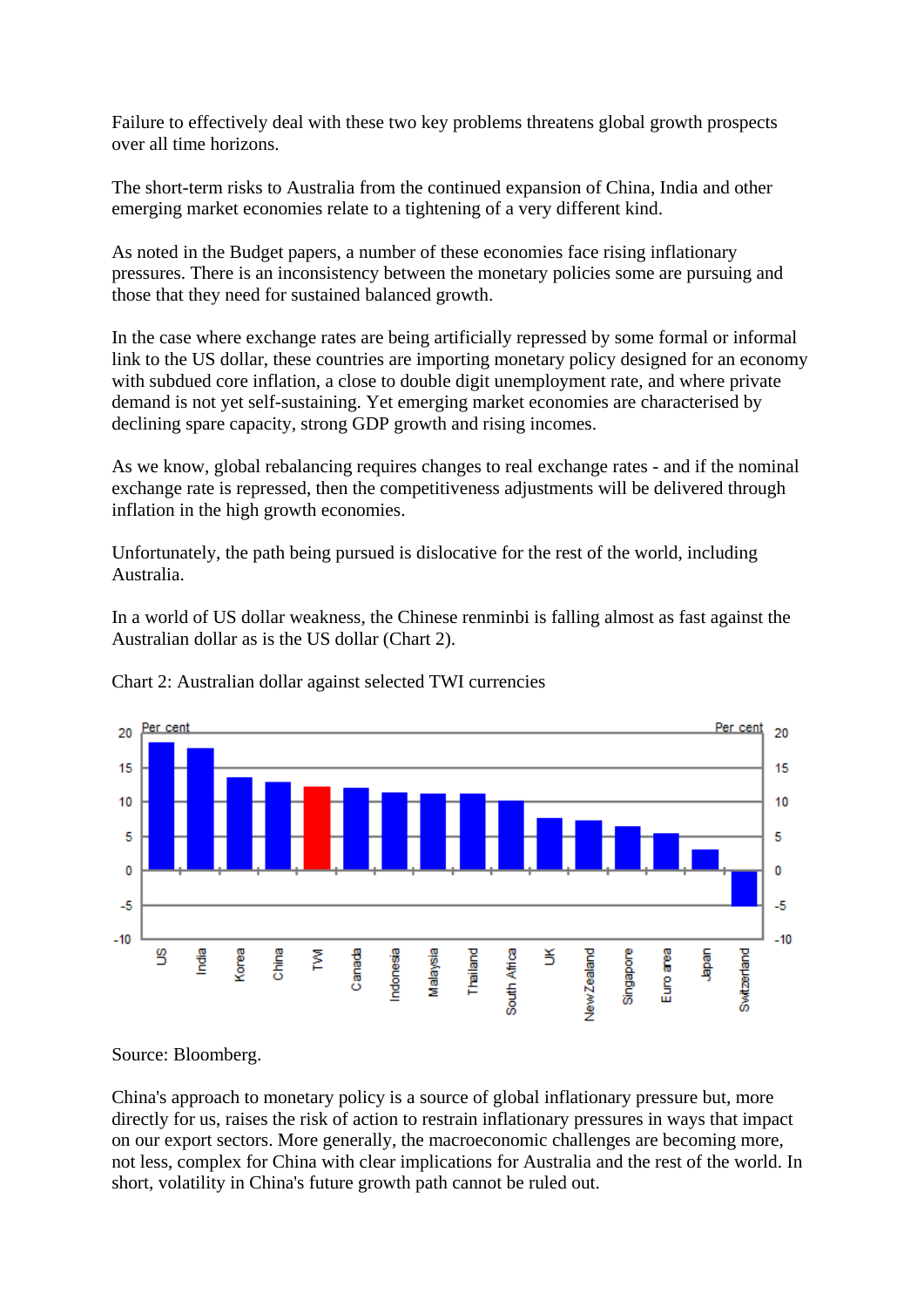So while we have a downside risk to our forecasts from more rapid global supply responses for our key export commodities, we also face the possibility of policy missteps beyond our influence.

But these are risks. And in the case of China, these are short-term risks around a positive long-term outlook.

Our central scenario, outlined in the Budget, is one of solid medium-term growth for Australia.

## **Framing the 2011-12 Budget**

In addition to these global risks, this year's Budget was framed against the backdrop of some significant domestic challenges:

- more subdued economic conditions and outlook over the short-term;
- the legacy of the global financial crisis particularly its impact on tax receipts;
- the beginning of Mining Boom Mark II, which is significantly different to Mark I; and
- a series of longer-term opportunities and challenges that will have a significant impact on the shape of Australia. $\frac{1}{2}$

Differing perspectives on these factors have influenced the reception to the Budget, so let me return to the three issues that I mentioned earlier.

### **Structural Balance - position of the Budget given the terms of trade**

There has been some criticism of the Government's fiscal strategy based on various views of the structural position of the Budget.

In short, the argument is that given the historically high level of the terms of trade, and with the economy approaching full employment, we should already be in surplus.

While I understand where people are coming from, this is, in my view, an overly simplistic understanding of the limitations of estimates of the structural balance.

### **History of the Treasury's view**

As you know, the Treasury has a long record of scepticism of structural balance estimates.

While conceptually appealing, such estimates are not sufficiently precise or robust to be used as an operational rule. Indeed, the key take-out message is that the relationship between government revenue and the level/value of economic activity can vary significantly over time - and that the complexity of that relationship is beyond the scope of structural balance estimates to capture.

That said, Treasury estimates of the structural budget balance were published in the 2009-10 Budget, and in a more detailed technical paper released last year.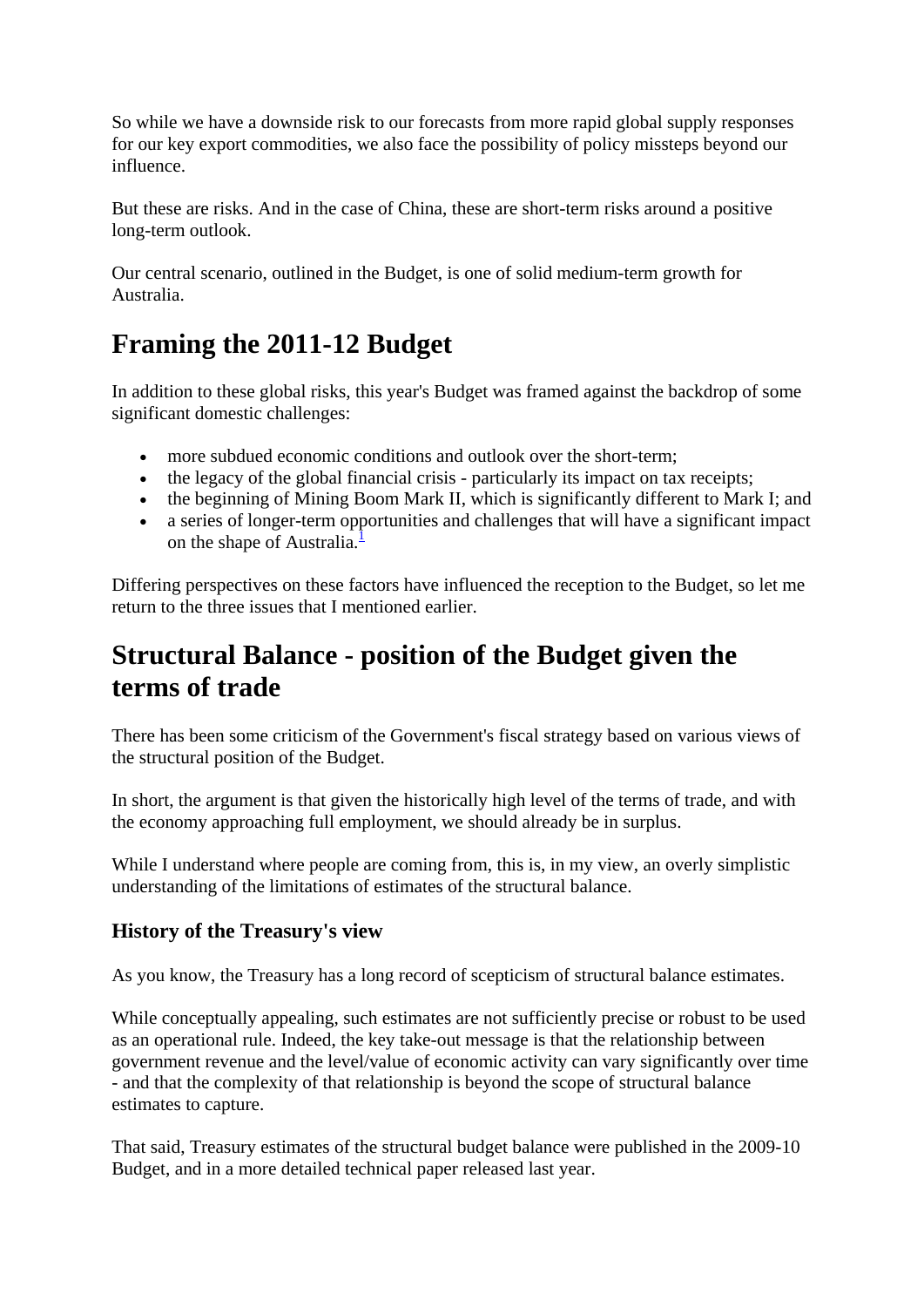Against that background, I would like to explore the proper application of the structural balance concept for assessing the appropriateness of fiscal policy because, while the estimates have been quoted widely, the caveats on their lack of precision have not.

Indeed, this excessive focus on point estimates has been at the heart of our long standing concern about publishing estimates of this kind.

To recap, there are two broad sets of issues with structural balance estimates.

Firstly, the difficulty in abstracting from the effects of the economic cycle to estimate the potential or structural level of economic activity.

In particular, we have long noted the difficulty in estimating the output gap in real time. As the UK has found following the GFC, estimates of potential output can change quickly - and when they do so, a structural surplus can turn rapidly into a structural deficit.

More recently, the much more important issue has been the difficulty of knowing the "structural" level of the terms of trade.

The paper released last year included a detailed sensitivity analysis of the impact of different assumptions of the "structural" terms of trade. What this says is that there is a range of plausible assumptions and different values give very different results.

Exactly this point was made in the 2009-10 Budget papers.

Unfortunately, this sensitivity analysis is ignored in most public commentary on this issue but it is fundamental to both the structural balance estimates and the policy conclusions that can reasonably follow from them.

This would be understandable if it was from people who did not understand the importance of sensitivity analysis - but curiously, this glossing over comes from many of the same people who also criticise the budget papers for not including more sensitivity analysis.

A second set of concerns with these estimates is that they necessarily make significant simplifying assumptions about the relationship between the state of the economy and government revenue.

In particular, they necessarily assume that this relationship is constant into the future. However, as this chart from Budget Statement 5 shows, that assumption is not necessarily a safe one (Chart 3).

Chart 3: Budget forecast errors on nominal non-farm GDP growth and taxation revenue growth (excluding GST)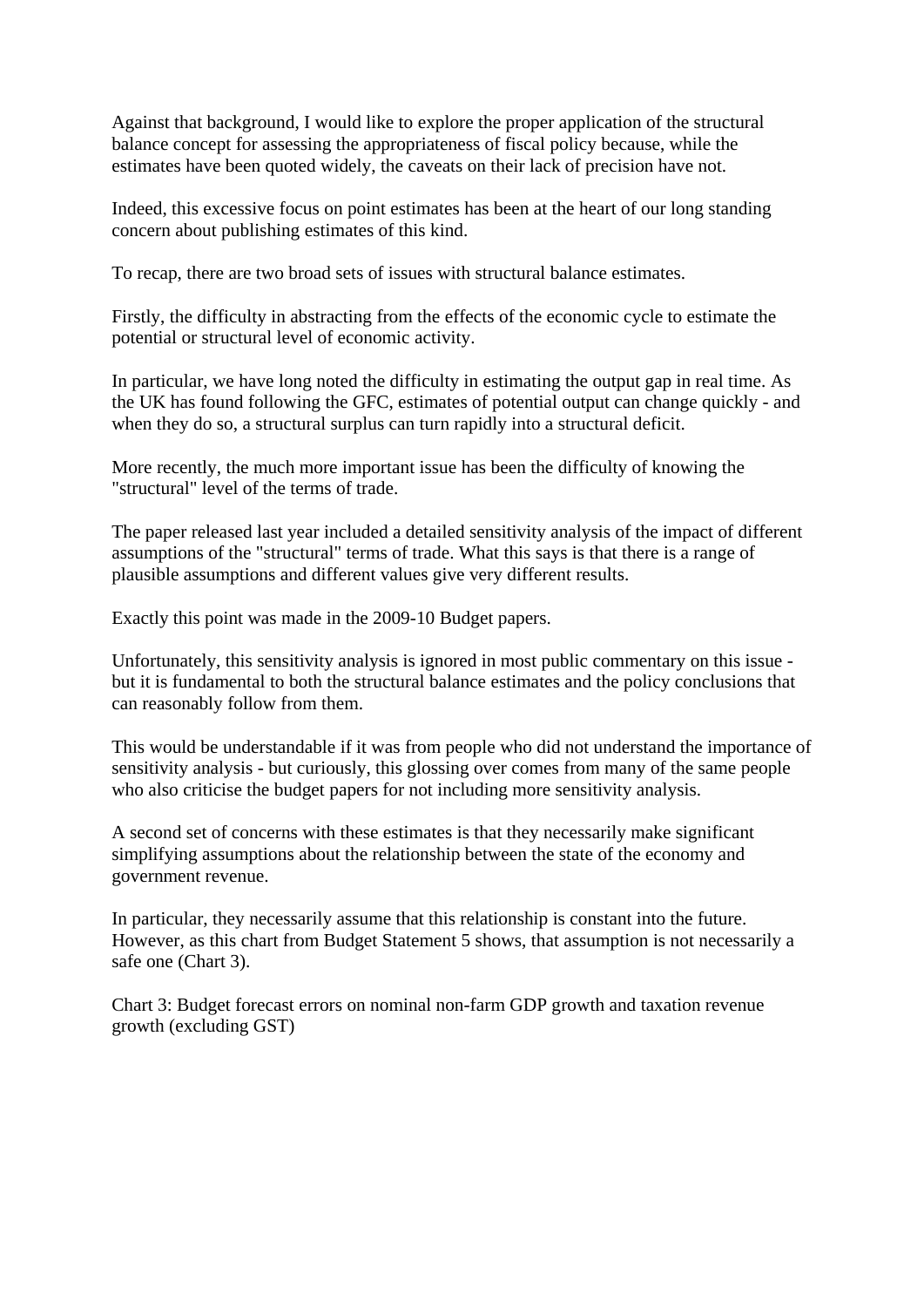

Source: Treasury.

Broadly, points below the dotted range represent forecasts of tax revenue growth that were too high, given the economic growth forecasts, and points above the range represent forecasts of tax revenue growth that were too low, given the economic growth forecasts.

For example, in 2002-03 nominal GDP growth turned out to be around ¾ of a percentage point higher than forecast but growth in tax revenue was almost 4 percentage points higher than forecast. This is higher than the around 1 percentage point error that the rule of thumb suggests should be theoretically associated with an economic forecasting error of that magnitude.

In recent years, errors in tax revenue estimates have been significantly affected by the GFC, particularly with regard to capital gains tax and the utilisation of both operating and capital losses.

So, to reiterate, the relationship between government revenue and the level/value of economic activity can vary significantly over time - and the complexity of this relationship is beyond the scope of structural balance estimates to capture.

As an aside, the chart also reinforces that the Treasury's forecasts have tended to be somewhat conservative.

Chart 4 maps the projections for nominal GDP at the time of the 2008-09 Budget with the estimates in the current Budget.

Chart 4: Differences in Nominal GDP estimates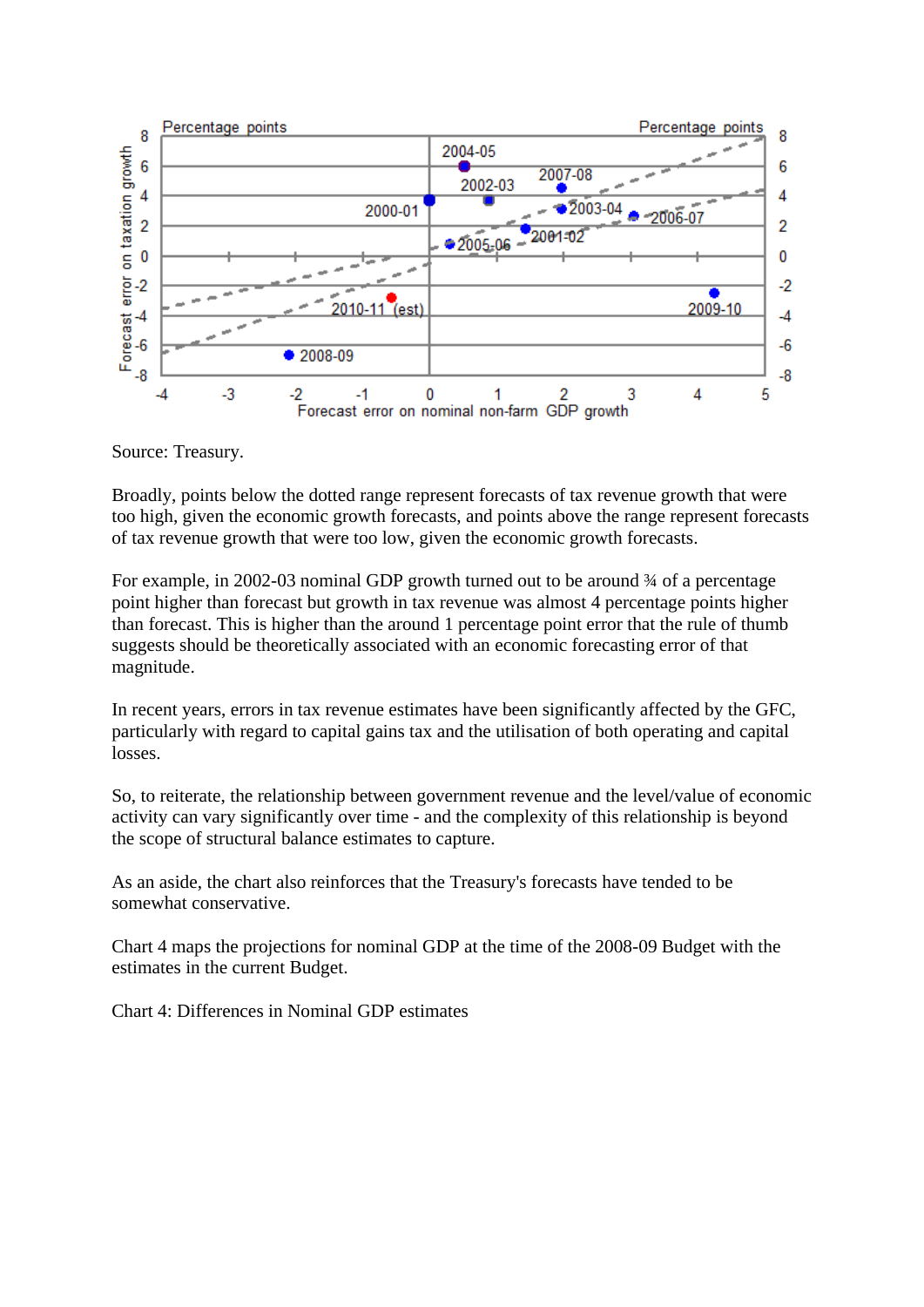

Source: ABS and Treasury estimates.

What is striking is that the level of nominal GDP in 2011-12 is the same in both budgets.

However, despite this, revenue is much lower in the 2011-12 Budget - about \$15 billion or 1¼ per cent of GDP (Chart 5).

Chart 5: Differences in expected tax receipts



Source: Treasury estimates.

This is contrary to the assumption underpinning traditional structural balance estimates methodology.

That is why significant resources - and one of the key analytical statements of the Budget, Statement 5 - are devoted to explaining the drivers of the revenue estimates.

So, what does the analysis in the budget papers tell us about how these limitations might be affecting structural balance estimates?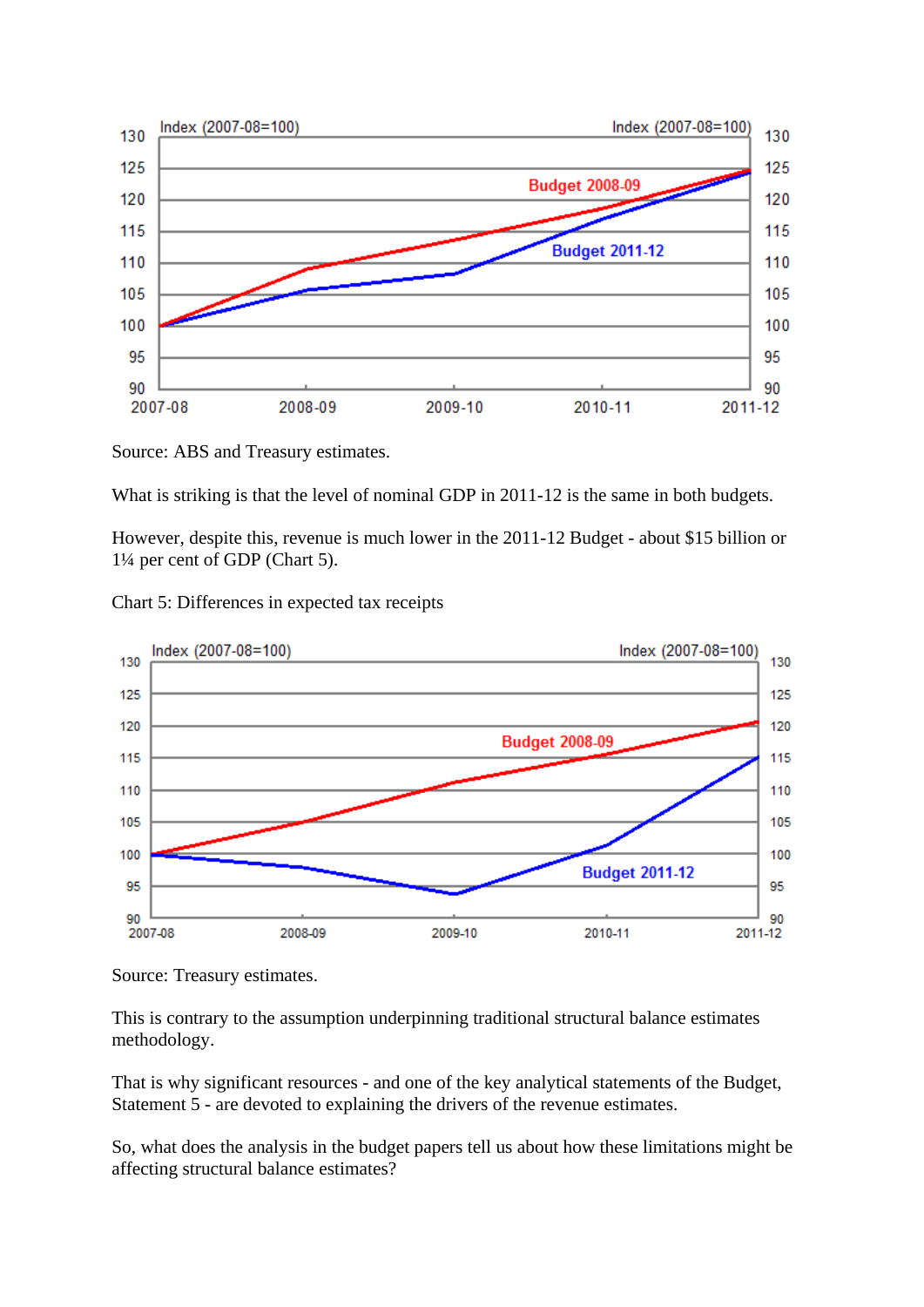One thing is that in the lead up to the GFC, capital gains tax (CGT) became an increasingly important component of government revenue. Yet from 2008-09, CGT revenue has fallen.

Since MYEFO further information has become available on the stock of capital losses built up during the crisis. The stock of capital losses more than doubled in 2008-09 to \$260 billion or 20.8 per cent of GDP (Chart 6).



Chart 6: Stock of capital losses as share of GDP

Source: Australian Taxation Office.

So it shouldn't be a surprise that, taking into account this information, the estimates for CGT revenue in 2010-11 and 2011-12 have been reduced by \$3.2 billion and \$3.0 billion since MYEFO.

Indeed, it has become clear that CGT collections are unlikely to return to pre-crisis levels for some years.

The structural balance estimates released last year tried to take account of the volatility of CGT revenues by assuming that their "structural" level would be equivalent to their decade average.

While it is well understood that an increase in the terms of trade - all else being equal should improve the underlying cash balance (for the same structural balance), it is not as well appreciated that achieving the same underlying cash balance with these lower CGT receipts would imply a higher structural balance has been achieved.

Another issue is that the increase in the terms of trade in Mining Boom Mark II is not translating into revenue in the same way as in Mining Boom Mark I.

It is widely known that one of the key drivers behind the emergence of the multispeed economy is the record exchange rate - there are sectors of the economy that are not benefiting from the strength of the mining sector and which are being hurt by the high exchange rate (Chart 7).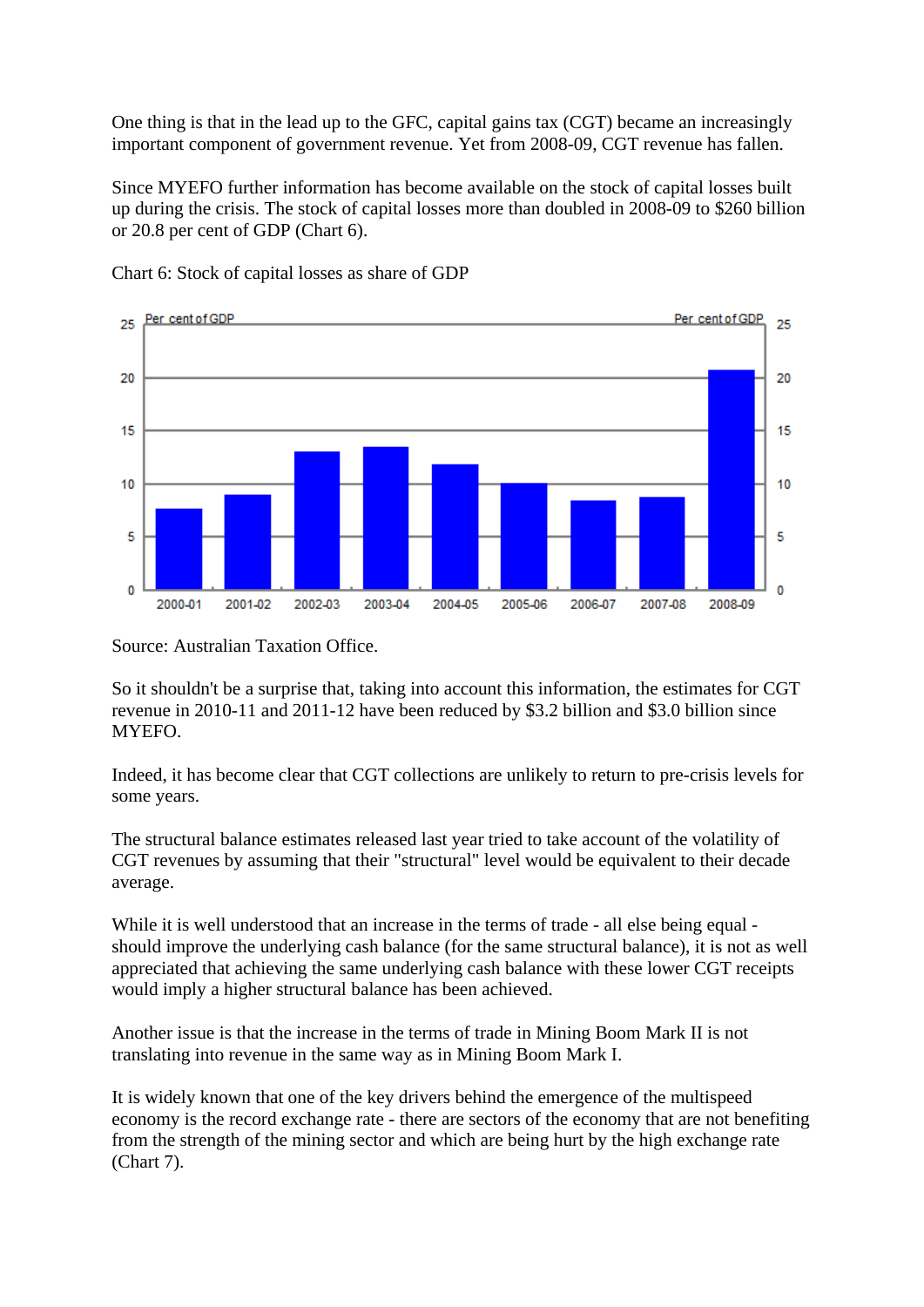



Source: ABS Catalogue Number 3401.0 and RBA.

But what is less well appreciated is the difference in the sustained level of the exchange rate over these periods.

While the exchange rate rose during Mining Boom Mark I, the average level over the period -64 against the TWI; 78c against the US dollar - was much lower than it is now - around 78 against the TWI; 107c against the US dollar, as assumed in the 2011-12 Budget.

This means that the exchange rate is having a significantly different impact on the economy in Mining Boom Mark II than in the Mining Boom Mark I period (Chart 8).



Chart 8: Exchange rate

Source: ABS Catalogue Number 5302.0 and Treasury.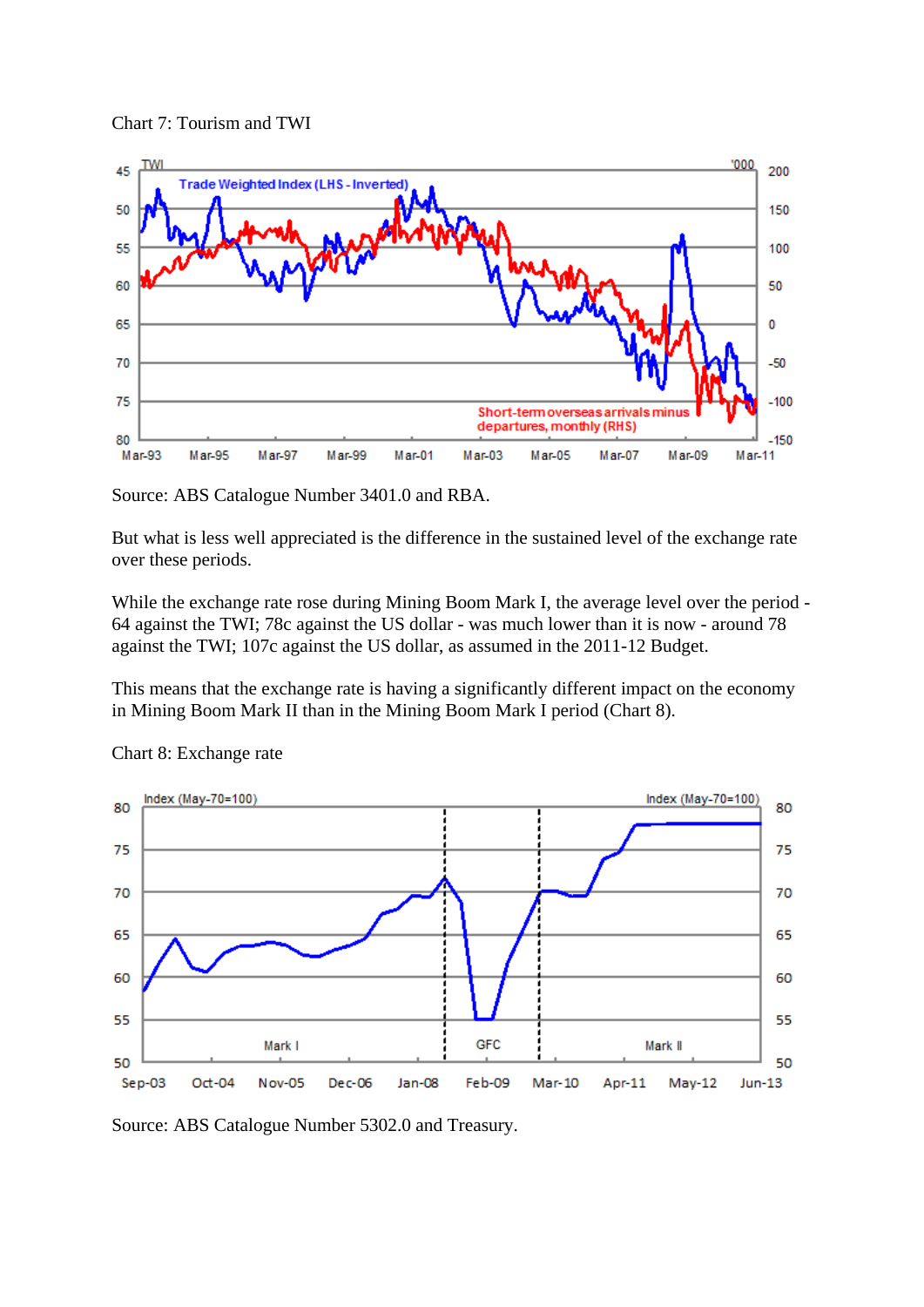In this environment it is not surprising that a lot of non-resource-related businesses will be less inclined, or able, to borrow to invest.

One of the implications is a significant shift in the composition of corporate profits.

In 2003-04 mining was around 15 per cent of total private corporate gross operating surplus (GOS). It is presently around one-third. And because mining has a lower ratio of tax to GOS, this implies lower company tax collections than otherwise.



Chart 9: Ratio of company tax to corporate GOS- Mining versus non-mining

Source: ABS, ATO, Treasury estimates.

Moreover, the surge in mining investment in coming years will see depreciation expenses rise as a proportion of mining sector corporate profits.

As a consequence of this change in the composition of GOS and higher depreciation expenses, the outlook for company tax receipts is more subdued than implied by the medium term economic outlook.

If depreciation expenses as a share of GOS for mining companies stayed at their level since 2005-06 (around 19 per cent), rather than increasing (as a result of more investment), then company tax receipts in 2014-15 would be projected to be \$3 billion or ¼ per cent of GDP, higher than projected in the 2011-12 Budget (Chart 10).

Chart 10: Depreciation expenses as proportion of corporate GOS - Mining versus whole economy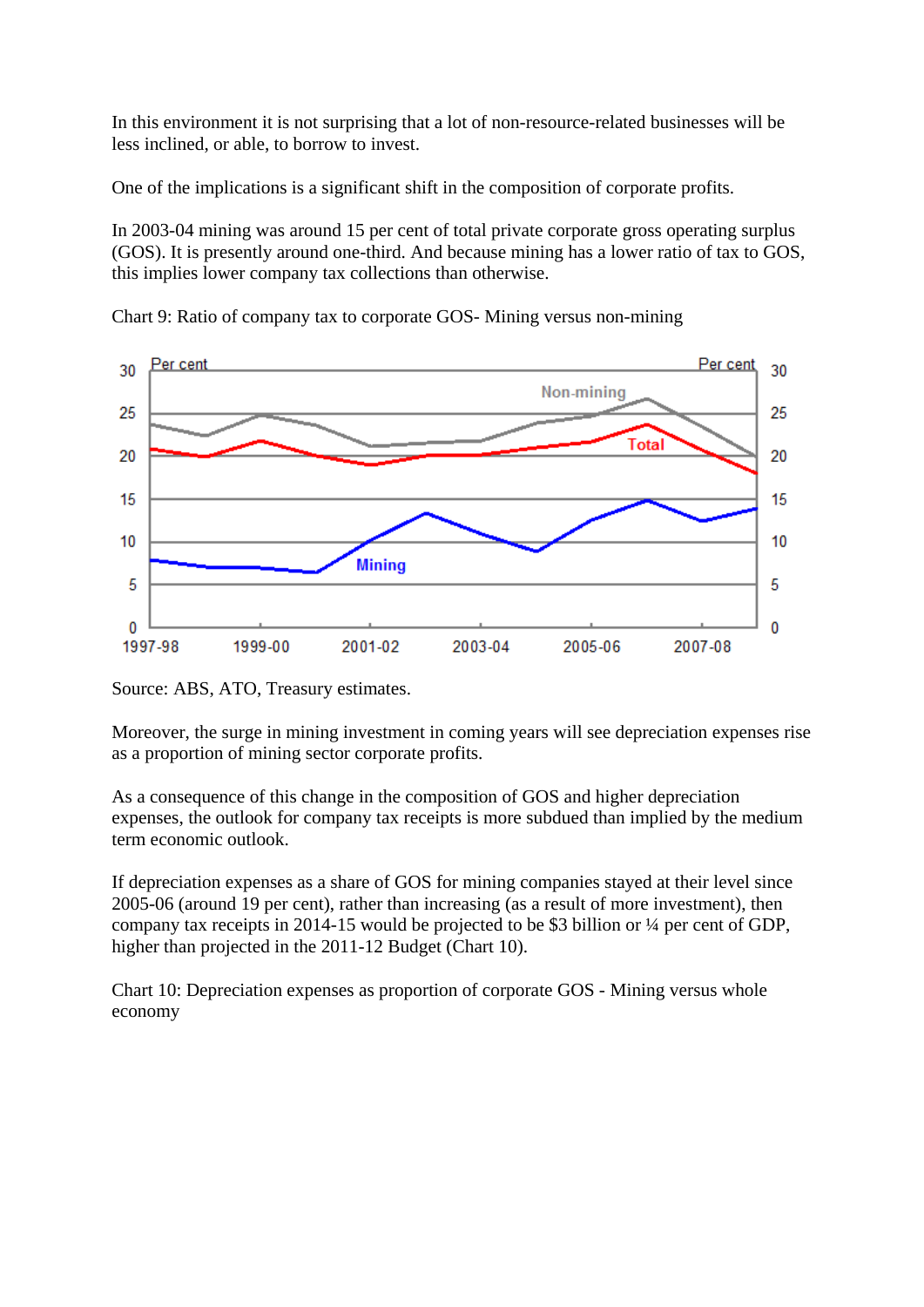

Source: ABS and Treasury estimates.

And were this to be for the same level of economic activity, it would be counted as a structural improvement in the budget.

#### **Summary**

The point in all of this is that we do not know what the structural balance is with sufficient precision for it to be an operational tool for policy.

So where does this leave us?

Even were the Budget to be in structural deficit in 2012-13, I do not believe that a sensible policy conclusion would be that we should automatically engage in a more rapid fiscal consolidation over the next two years than that set out in the 2011-12 Budget.

The economic impact of natural disasters, including the additional outlays required, and the emergence of a multispeed economy has placed significant pressure on the Budget. And with the economy expected to grow at an above-trend pace over the forward estimates, the labour market edging toward full capacity and the terms of trade expected to remain at elevated levels for quite some time, it is appropriate to improve the fiscal position.

The questions are 'by how much' and 'over what time frame'.

The fiscal tightening is already underway. The withdrawal of the fiscal stimulus results in a detraction from GDP growth of 1 per cent in 2010-11. Now if we had chosen to withdraw the stimulus more rapidly, the detraction would be greater still. And it is unclear whether a faster *ex ante* consolidation would have resulted in an actual consolidation of the same magnitude because actual growth would have been weaker in 2010-11 than the 2¼ per cent now in prospect.

Looking ahead, the record consolidation in prospect over the next two years, combined with the tightening in monetary conditions associated with the high exchange rate, continuing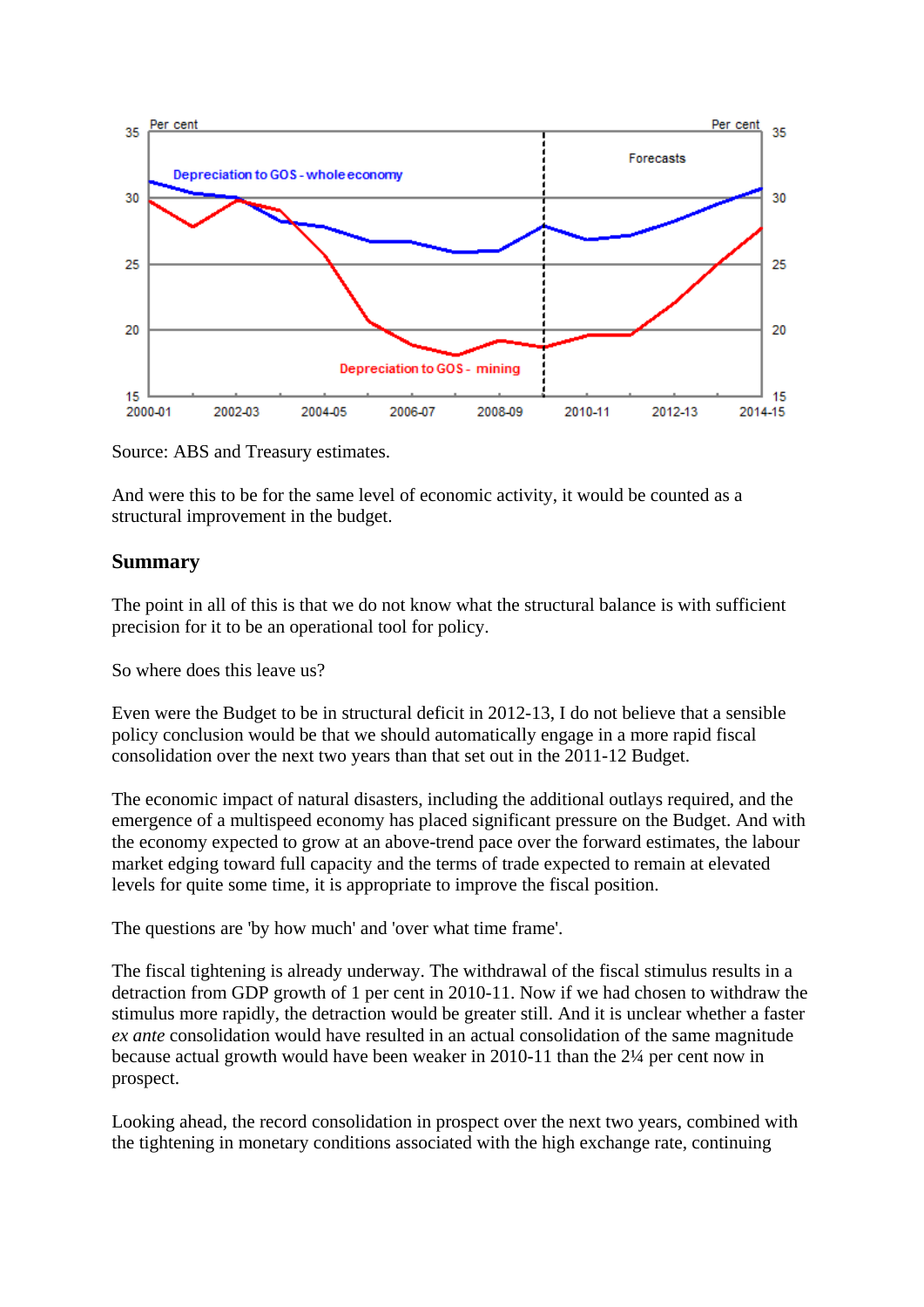effects of past monetary policy decisions and market expectations of further increases, places us in an interesting situation.

The central scenario is positive but, as discussed earlier, there are clear global risks. My own sense is that doing significantly more to tighten fiscal policy in the short-run would inject another risk - that of slowing the economy excessively - and could undermine the prospects for achieving the promised fiscal consolidation.

Some in this room may disagree with this position, arguing for more rapid tightening, both now and into the future. I respect your view, but would disagree.

A few have wanted tighter fiscal policy all along, as indicated by the criticism of policy as being excessively stimulatory in the midst of the GFC, or not being withdrawn before now.

Let me be clear, as one who chased the economy down in the early 1990s with repeatedly inadequate policy responses, I do not believe we can be precise about the extent of stimulus required in the midst of a crisis. And if the response is inadequate, we consign more Australians to sustained unemployment and lower living standards. We only have to look around the developed world post-GFC, or our region post the Asian crisis, to realise how long it can take to restore growth, employment and living standards to their pre-crisis levels. $<sup>2</sup>$ </sup>

As such, decisions to pursue significant structural changes to the budget position need to be mindful of the state of the business cycle, and the attendant risks. Against those considerations, in an 'ex ante' sense I do not see any case for aiming for significantly more than the nearly 4 per cent of GDP fiscal consolidation over the next two years.

- Beyond 2012-13 where we currently use projections not forecasts is legitimately, a more open question. The stance of policy to be pursued thereafter needs to be guided by actual developments, globally and domestically, over the next year or so.
- And, of course, policy needs to continue to be anchored by medium-term fiscal objectives.

### **The transformation of the global economy - China's influence on Australia's prosperity**

The second issue I would like to talk about today is Australia as an economy in transition.

The global economy is undergoing a transformation unprecedented in the last 100 years. Geostrategic and geo-economic weight is moving, inexorably, from the Western advanced economies towards the emerging market economies. And the pace of this transformation is faster than many anticipated. Key emerging markets from Australia's perspective are China and India.

Together accounting for slightly more than one-third of the world's people, these two economies are growing rapidly and should continue to do so. Indeed, some estimate that China should overtake the US to become the world's largest economy by 2016 and, in turn, be overtaken by India by mid-century. $\frac{3}{2}$  $\frac{3}{2}$  $\frac{3}{2}$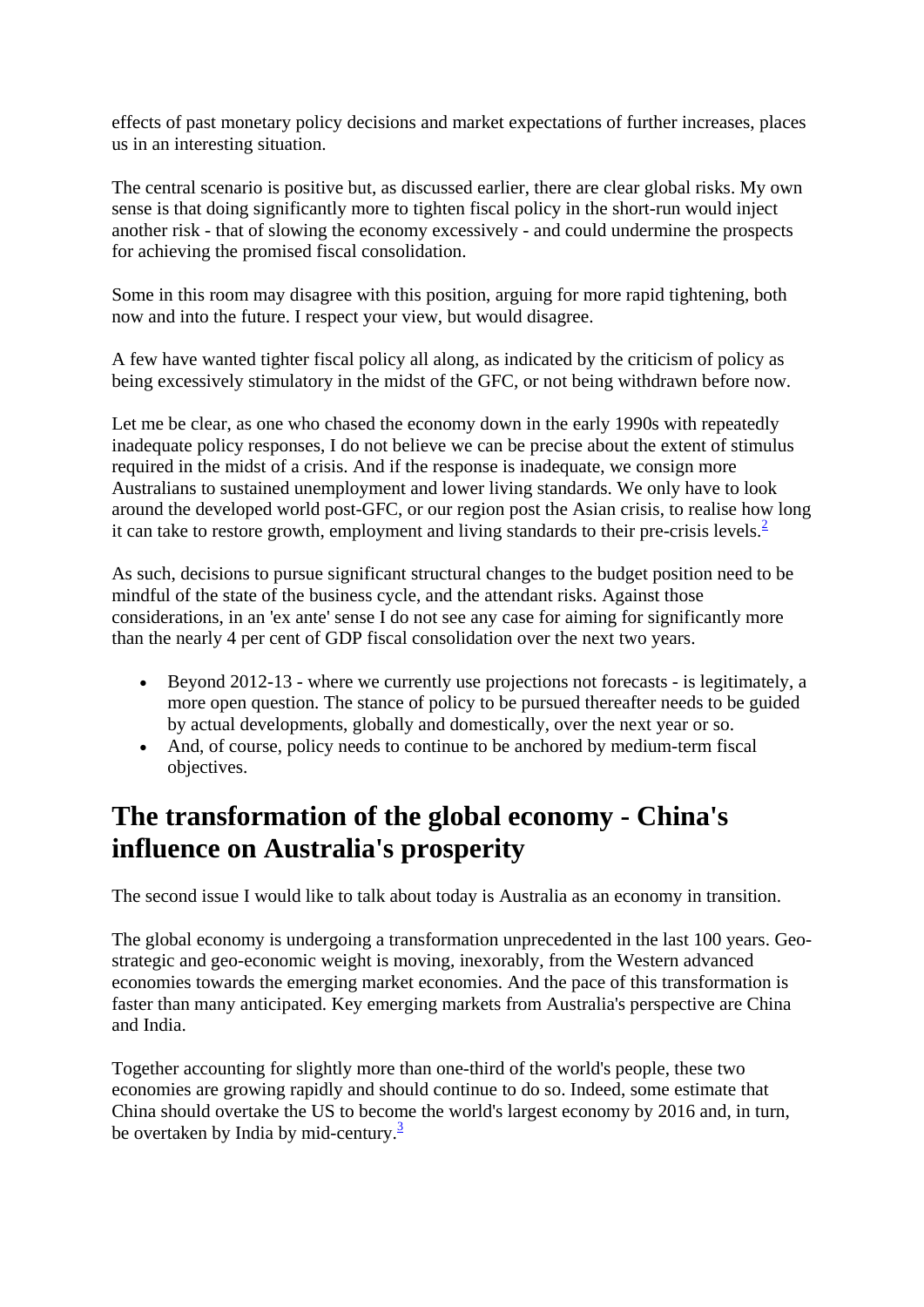There is nothing pre-ordained about these growth paths, and size does not automatically confer economic or strategic weight. But these transitions - whether smooth or rocky - have important implications for Australia. Indeed, they constitute probably the most significant external shock Australia has ever experienced.

If handled well, from a macroeconomic perspective, these developments have the potential to be a significant positive for the Australian economy. Urbanisation and industrialisation have resulted in strong demand for Australia's energy and mineral resources. The resulting improved terms of trade has increased real income as the purchasing power of our exports increased. Looking ahead, a growing middle class will boost demand for our commodities, and for our services exports - education, tourism, and professional services - and for niche, high-end, manufactures.

But these developments also expose the economy to increased macroeconomic volatility and, arguably more importantly, a difficult adjustment process.

As noted in the Budget, our terms of trade are currently at 140 year highs and we assume they come off only slowly, falling by around 20 per cent over a 15 year period.

Visually, the impact of this is striking. Substantively, even more so (Chart 11).



Chart 11: Terms of trade

Source: ABS Catalogue Number 5206.0 and Treasury.

Not only has the terms of trade driven great increases in national income, but also in the nominal exchange rate.

The Australian dollar, which is currently at record levels, can be expected to move roughly in line with the terms of trade over the longer term. It is therefore expected to also remain persistently high for some time.

The implications of a **sustained** increase in the terms of trade and a persistently high exchange rate are significantly different to those of a temporary shock - particularly for the structure of the economy.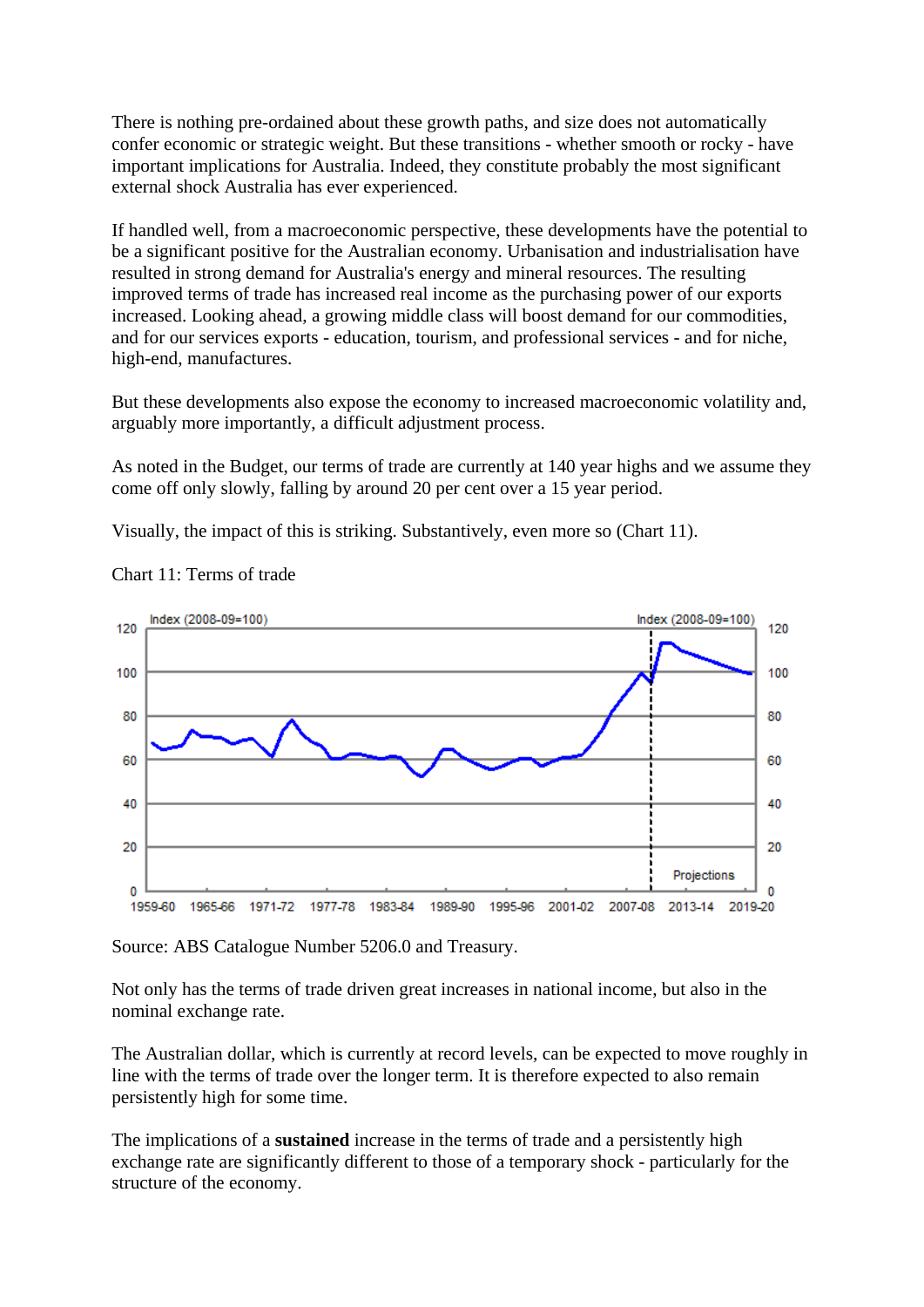Most Australian businesses are well equipped to deal with short-term volatility of the exchange rate.

But what we are dealing with now is a very different type of event - not a temporary appreciation, but a sustained shift.

This will challenge a number of existing business models.

Inevitably, this will see calls for support for producers that are suffering from a lack of competitiveness due to a "temporarily" high exchange rate.

Higher resource prices will see capital and labour shift towards the mining sector, where they are more valuable. This shift will be facilitated by the appreciation of the exchange rate, which shifts domestic demand towards imports and reduces the competitiveness of exports and import-competing activities.

The manufacturing and other trade-exposed sectors that are not benefiting from higher commodity prices will come under particular pressure, but all sectors will be affected.

The longer-term shift away from parts of the traditional manufacturing sector, which began in the middle of the  $20<sup>th</sup>$  century, will continue, although it would be wrong to automatically assume all manufacturing will be adversely affected.

And while the mining and related sectors can be expected to continue to grow - drawing resources from the rest of the economy - they will be overshadowed by the longer-term shift towards the services sector.

This change to the Australian economy - its structural evolution - reflects a prolonged shift in our comparative advantage that began in the second half of the  $20<sup>th</sup>$  century, as rapidly industrialising Asian nations emerged as labour-abundant competitors.

Our evolution is common to the economic development of virtually all advanced economies, including those in Asia (Chart 12).

Chart 12: Employment share by activity

Australia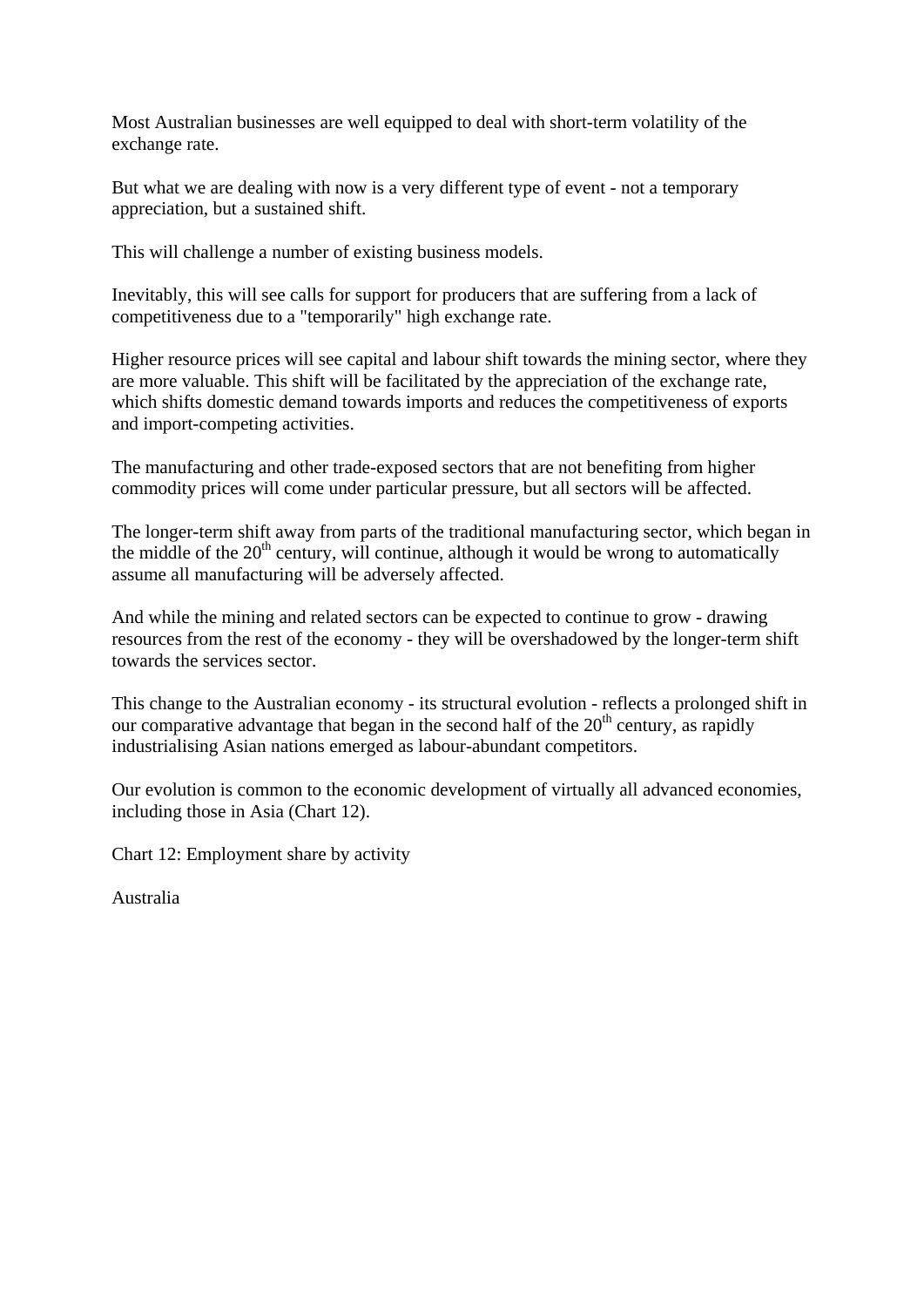

Services **E** Agriculture **E** Industry

Note: Identifies broad changes and does not fully account for definitional or technical changes in data. Industry includes mining, manufacturing, construction, gas, electricity and water. Agriculture includes forestry and fishery. See also Withers et al. (1985) for similar historical estimates for Australia. $\frac{4}{3}$  $\frac{4}{3}$  $\frac{4}{3}$  Withers et al. (1985) estimated that Australian employment in agriculture and industry in 1900 was around a quarter and third respectively.

Source: Feinstein, C 1999, 'Structural Change in the Developed Countries during the Twentieth Century', *Oxford Review of Economic Policy*, Vol 15, No. 4, pp 35-55, OECD Statistics and Treasury.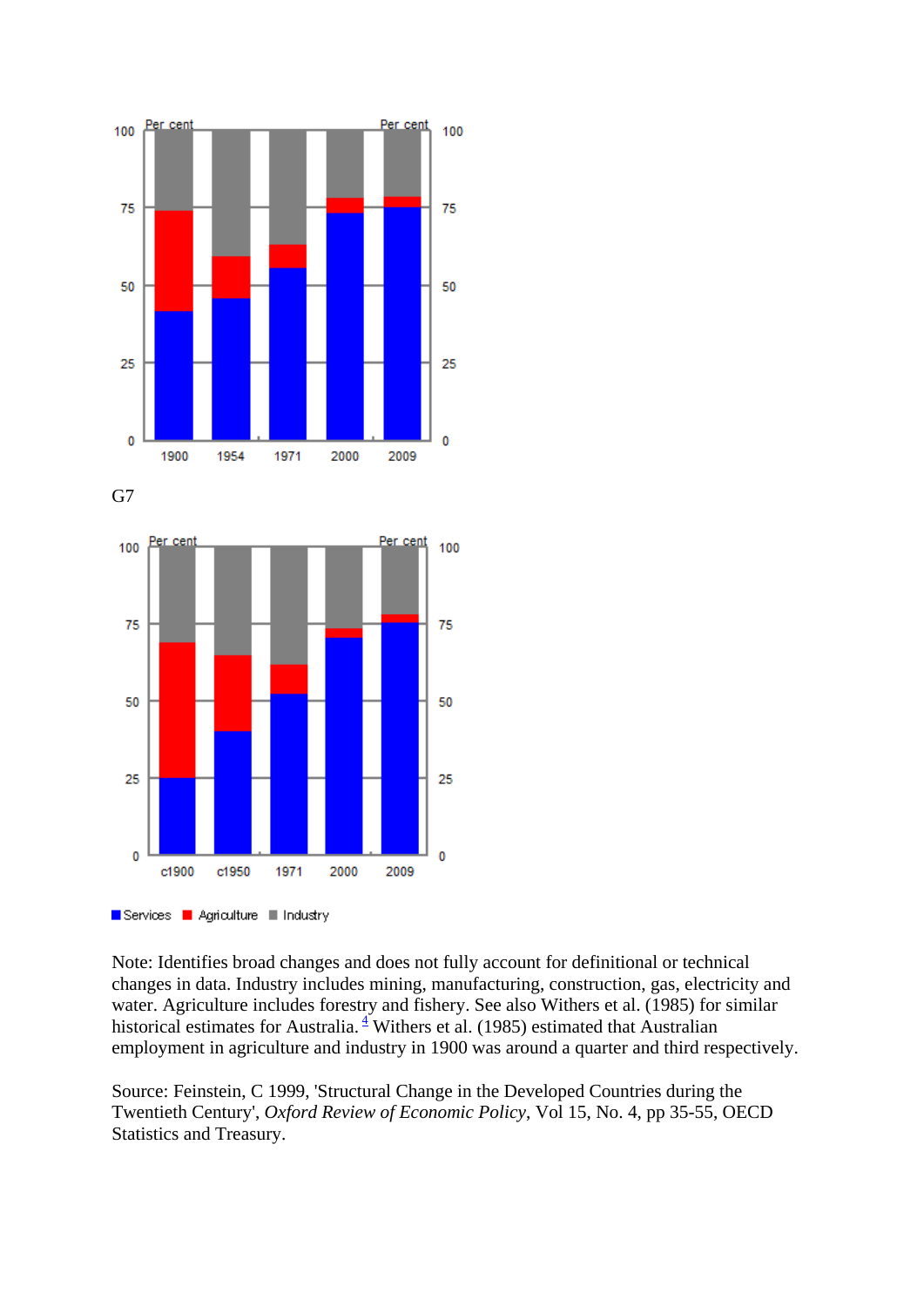To date, the economy has demonstrated the flexibility to deal with significant structural change. In particular, a flexible exchange rate and labour market have helped facilitate the reallocation of resources across the economy.

Without a flexible economy we could expect higher inflation (and interest rates) and, somewhat perversely, a rise in unemployment.

So what, then, is the challenge in this?

The first challenge is to recognise and understand that this analysis can give rise to understandable concerns in significant sections of the Australian community. Such as:

- How will the benefits of the boom in the terms of trade be shared through the community?
	- o After all, today we are swapping a non-renewable capital asset mineral and energy reserves - for an income stream. If we don't receive an appropriate return, and invest that wisely to build human and physical capital, and to boost national savings, including through superannuation, we could find ourselves having consumed our assets and be faced with lower future incomes.
- Will our manufacturing sector be "hollowed out" and "lost forever" leaving us as "nothing but a quarry"?
- What if the boom suddenly stops, as all previous booms have?

Concerns like these are being reflected in calls for measures to protect sectors threatened by the structural shift in our terms of trade. They drive calls for strengthened anti-dumping legislation, intervention to deliver a lower exchange rate and increased industry assistance.

Why is there is so much discomfort in the community about this transformation?

In part, because it involves change, and change is often difficult. In addition, the short-term 'costs' of the adjustment are often concentrated in particular sectors. But perhaps most importantly, what is happening is not well understood.

To make the most of our favourable economic position, we need to understand these concerns and address them - with patience and reasoned argument.

For example, it is important to highlight that a higher exchange rate helps to spread the benefits of the terms of trade boom through the community by reducing the price of imported goods and services. Unless the global environment changes, attempting to lower the nominal exchange rate simply results in the required real appreciation being delivered through higher inflation rather than a higher nominal exchange rate. In other words, a higher nominal exchange rate benefits consumers!

We can remind ourselves, and others, that Australia is, in fact, a diversified, adaptable, knowledge economy as shown by Chart 12 previously. Services comprise around the same proportion of the Australian economy as they do in the G7 economies.

We can also show that the Australian economy is always changing - there are always new jobs and businesses being created as new opportunities are identified. By way of example, in a typical year, around 300,000 businesses are born and a similar number die<sup>[5](http://www.treasury.gov.au/PublicationsAndMedia/Speeches/2011/Opportunities-challenges-and-implications%23P206_29229)</sup>; around 2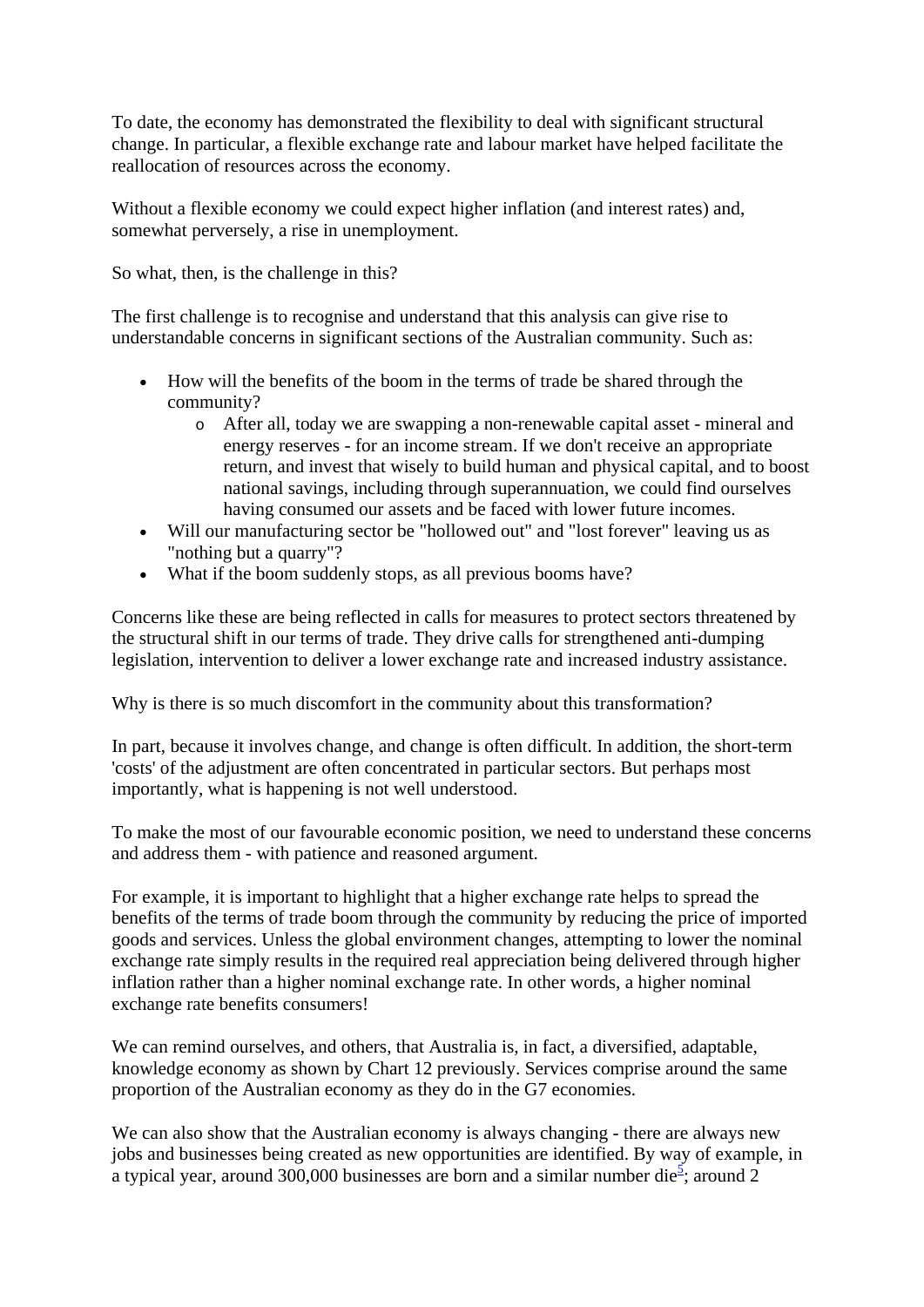million people start new jobs and leave old ones; and half a million workers change industries  $\frac{6}{5}$ 

The message is clear. Just as Australia is an economy in transition, the businesses and people who succeed are those that embrace and adapt to changing circumstances.

We can highlight how the emergence of major countries in our region will see the gravity of world trade shift closer to our region. The 'tyranny of distance' from major markets that has for so long been a limiting factor on the expansion of Australian business will continue to shift in our favour.

And somewhat related, but less well understood, is the changing world economy will present opportunities for the broader Australian economy from the rise of the Asian middle class - a potentially very large market for our goods and services.

However, if we are to take advantage of these opportunities it is likely to require more change in the structure, and perhaps more importantly, the mindset of Australian businesses and the skill sets of Australian workers.

It will also be important to build on our relationship with the Asian region to ensure that we embed ourselves in this vast market place.

### **The role of participation and productivity in smoothing the transition**

I started off by focussing on the "macroeconomics" of the Budget - the bottom line and the drivers of that outcome, and the debate about the structural fiscal position.

But the quality of individual spending and saving decisions - the "microeconomics" - is arguably just as important to Australia's capacity to manage the transition currently underway.

The Budget addresses the key micro priorities necessary to achieve this; building on this foundation promises to deliver significant improvement over time.

The Budget includes initiatives to boost participation of groups in our society with a low attachment to the labour market. In doing so, it provides the opportunity for greater engagement in society while delivering clear structural benefits for the Budget's macroeconomics into the future.

The reductions in tax expenditures will also lead to a permanent strengthening of the fiscal position.

Among the spends, there is provisions for a boost for skills development and infrastructure. Both of these are necessary steps towards improving productivity.

The boost to skilled migration also adds to efforts to address Australia's labour force needs.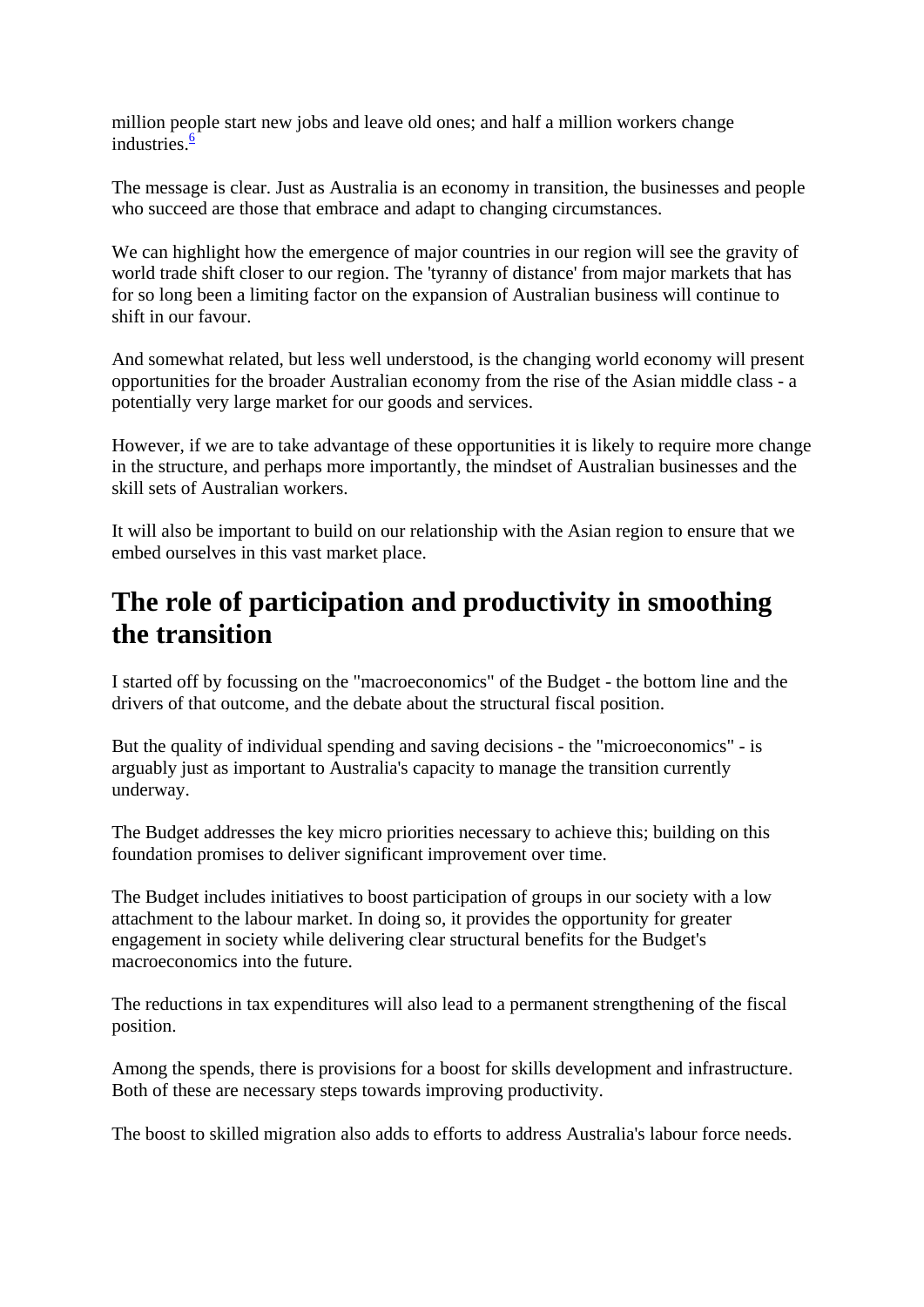A reform agenda that increases the supply of labour, improves the flexibility of the economy and boosts productivity will be vital for our future prosperity in the face of the long-term trends reshaping our economy. The most credible policy responses will be those that allow the economy to adjust, while protecting those most vulnerable.

This will not be easy. As I noted at the outset, the reforms of the past 25 years were difficult and hard won, with populist challenges to their need and their effectiveness.

Yet today, it is now widely accepted that those reforms have transformed the dynamics of the Australian economy, driving a surge in productivity growth (Chart 13).



Chart 13: Productivity - growth cycle analysis

Source: ABS Catalogue Number 5206.0 and Treasury.

But, with the passage of time, it can be easy for people to hark back to this era and forget just how hard it was to build support for these reforms.

Importantly, structural reform is not a one-off - it is a process, not an event. Without continued effort the gains that were made can be eroded over time, particularly given the long lags between reforms and measured productivity improvements.

Indeed, multifactor productivity (MFP) growth, which measures the amount of output - in real value added terms - obtained from a combined unit of capital and labour, turned negative over the period 2003-04 to 2007-08. In the two years since the end of that growth cycle, MFP has declined further, at an average annual rate of around 1 per cent per year.

This decline is of concern to policy makers - and if it isn't of concern to everyone in this room, it should be. Were it not for the increased terms of trade, growth in living standards of Australians would have already begun to slow.

As the Treasurer has noted, Australia is an economy in transition. Productivity (and participation) measures of the type announced in this Budget need to be sustained and expanded over time; innovation needs to be encouraged; and price signals need to be allowed to work, if we are to grasp the opportunities that are open to Australia.